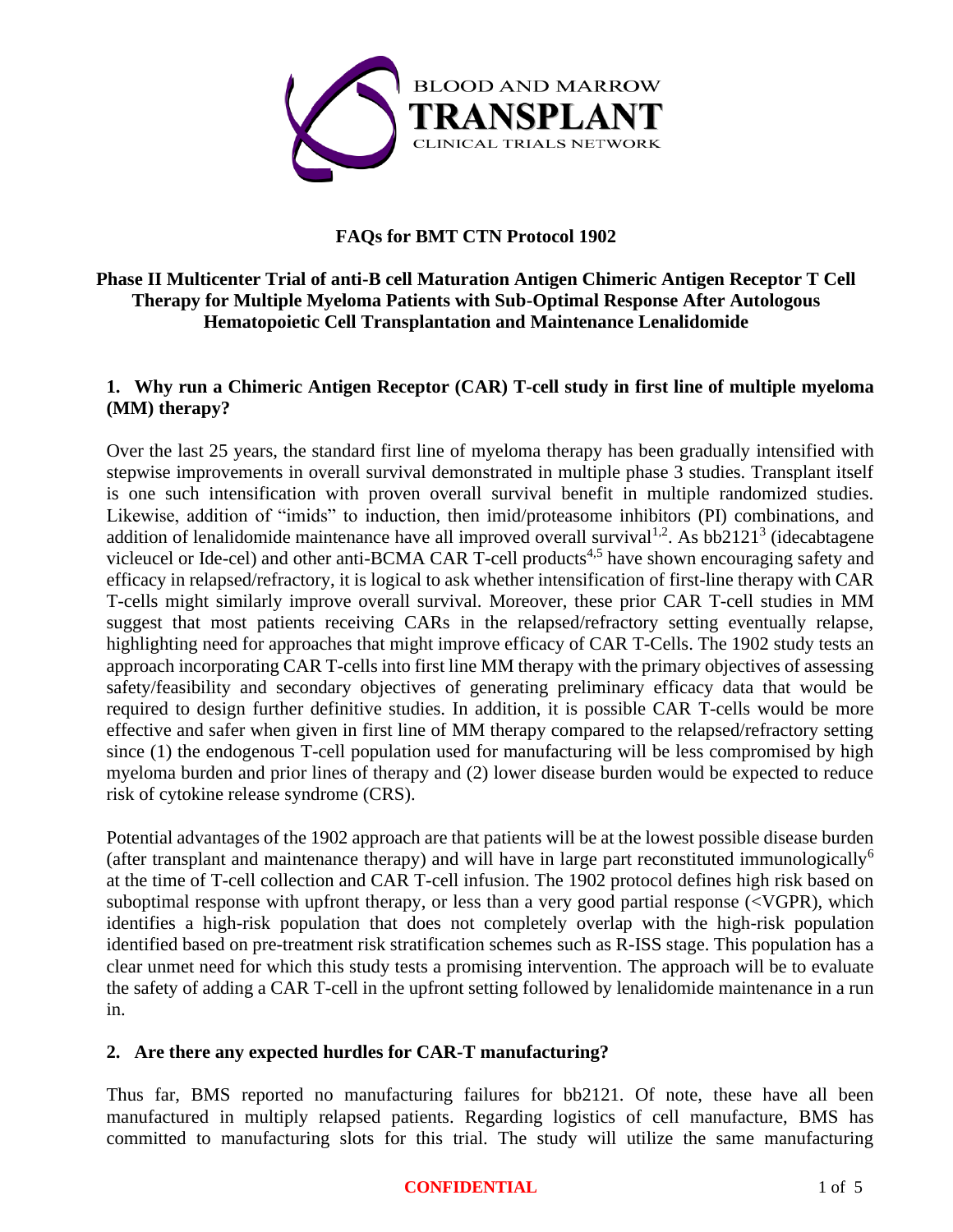infrastructure for the commercial product, which will assist with manufacturing success. Still, we anticipate that some manufacturing failures might occur, and allow for additional leukapheresis and a sufficiently long interval to remediate these events. The FDA has requested to be notified upon any manufacturing failures. Slot allocation procedures will be among the standard operations during the enrollment phase of this clinical trial. BMS and the protocol team will have a forecast of allocated slots in the coming months. The initial run in will require a slow staggered accrual, which will simplify the slot allocation. Once the trial is enrolling actively, slot allocation will match with the accrual goal to avoid delays.

### **3. Why was CR by 6 months after CAR T-cell infusion selected as the primary endpoint?**

Data from the STaMINA trial show that, among patients who are not in CR after six months of maintenance therapy, < 10% upgrade their response in the subsequent six months. Furthermore, data from MSKCC show that patients who fail to achieve CR after six months of maintenance therapy have inferior outcomes. Therefore, the six-month CR conversion rate provides an early and clinically relevant efficacy readout. We chose CR as the primary endpoint based on the prior analyses of STaMINA and MSKCC data that relied on the CR benchmark. We will be tracking all response categories, including sCR, and MRD status as secondary endpoints. The target improvement from 10% to 30% is felt to be a clinically meaningful improvement over the reported 10%.

## **4. There are a number of immune correlative studies included in this protocol. What are the steps taken to minimize the collection of blood and marrow at a single time point?**

This clinical trial offers a unique opportunity to elucidate the delicate interaction between CAR-T-Cells and the patients' own immune system/immune microenvironment. We will also be able to study the effects of these factors on immune reconstitution in the setting of CAR-T therapy and lenalidomide maintenance. The immune correlative endpoints are an integral component of the trial and are not considered ancillary studies. A thorough assessment of immune reconstitution, MRD, BCMA expression, and CAR T-cell expansion and persistence will provide critical insights into the underlying mechanisms of tumor immunology. Additional sample collections have been built into the protocol to accommodate planned future research that will be pursued, provided funding can be secured. Proposed future research includes molecular evaluation of MRD, Serum Cytokine and soluble BCMA levels, and detailed Cell-functional and molecular evaluation of T Cells. Consequently, the comprehensive scope of the proposed studies necessitates more frequent sample collections.

To limit the amount of blood or marrow obtained at any given time point, we have minimized the amount of sample required for each assay and have also staggered sample collections. We agree however that the number of samples collected, especially after the bb2121 infusion, are higher than usual trials. These samples are looking at parameters related to expansion and persistence of the CAR T cell product, which is important when assessing how this product performs in the upfront setting.

## **5. Patients receiving cyclophosphamide + fludarabine followed by bb2121 have exhibited prolonged cytopenias. How will you manage this risk, particularly in the post-transplant setting where hematopoietic reserve may be compromised?**

We recognize prolonged cytopenias as an important risk of participation in this study. This protocol has stringent inclusion criteria for baseline hematologic parameters and additional safeguards including (1) exclusion of patients who require anticoagulation, which would increase the risk of bleeding in the event

### **CONFIDENTIAL** 2 of 5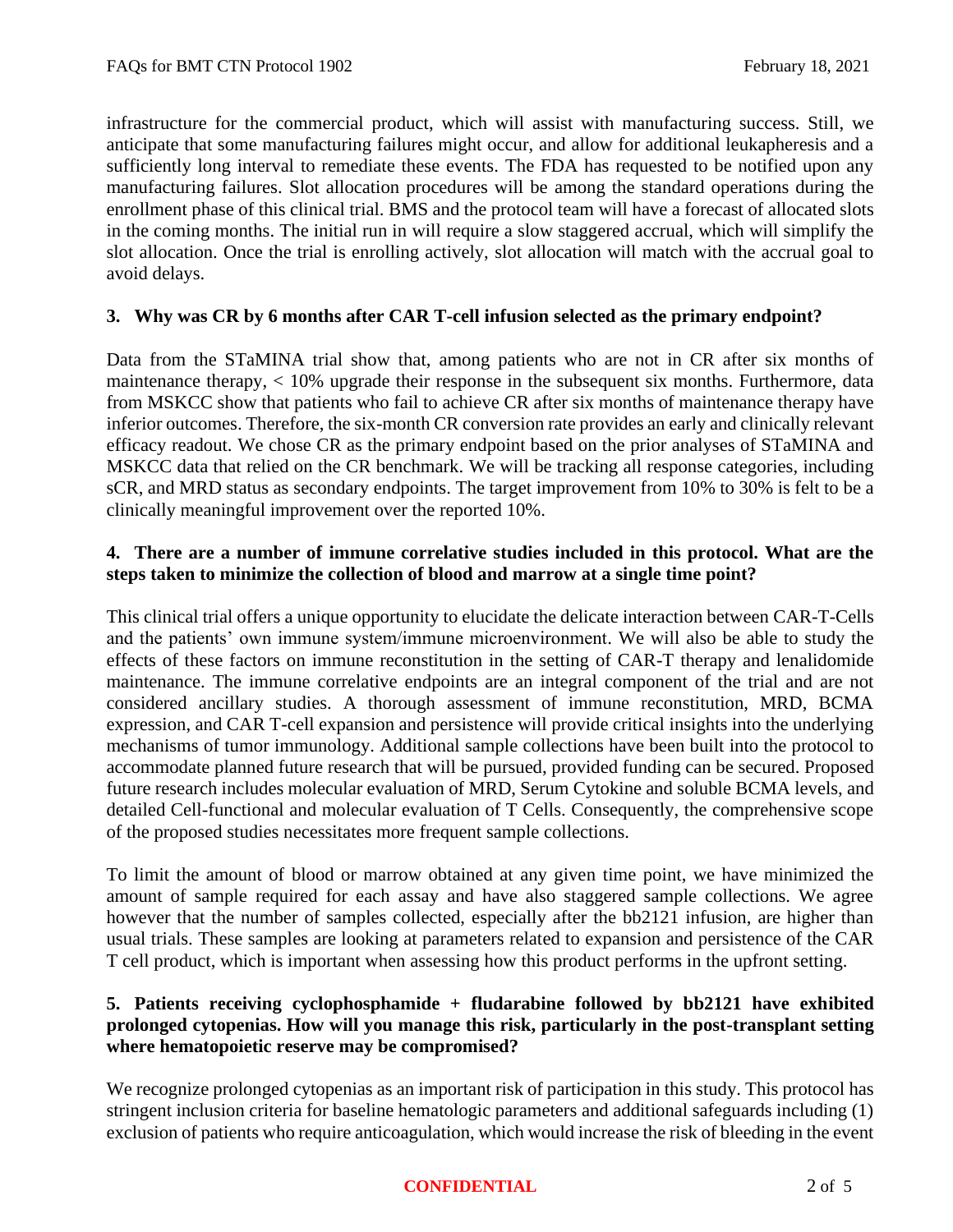of prolonged thrombocytopenia, and (2) requirement for adequate stem cell reserve for rescue stem cell infusion. In addition, we specify management guidelines for prolonged cytopenias and require discussion with protocol team in severe cases. There is also a safety run-in with inter-patient staggers to evaluate for prolonged cytopenias that might prevent resumption of maintenance lenalidomide, a stopping rule for excess cytopenias leading to delay or interruption of maintenance lenalidomide, and a stopping rule (and requirement for FDA notification) for any instance in which rescue stem cell infusion is required for severe cytopenias. It is possible, however, that risk of prolonged cytopenias may be lower in the post-transplant population compared to the relapsed/refractory population, which had received median of 7 prior lines of therapy, where bb2121 was initially evaluated.

# **6. Can you justify the stopping rules applied to the clinical trial?**

The stopping rules were recommended by the FDA to focus on CAR T-cell specific toxicities, cytokine release syndrome (CRS), Immune effector Cell Neurotoxicity Syndrome (ICANS), cytopenia and nonrelapse mortality. At least two cases of grade 4 CRS or one event of grade 4 ICANS will trigger a DSMB review. For cytopenias or bone marrow dysfunction or failure, there are two rules: 1) the occurrence of any bone marrow failure requiring hematopoietic stem cell rescue will trigger a DSMB review; and 2) if 15% of patients are unable to start lenalidomide maintenance at least 60 days after CAR T cell infusion or once started maintenance unable to sustain therapy due to cytopenias will trigger a DSMB review. The expected NRM at this stage of MM therapy, i.e. many months after an autologous transplant, to be less than 1%. Based on the size of this trial having at most 2 early deaths is sufficient to trigger a review.

## **7. Why include maintenance with lenalidomide after CAR T-cells?**

In the 1902 protocol, we are evaluating CAR T-cell therapy added into standard first-line myeloma therapy, which includes post-transplant lenalidomide maintenance. Post-transplant maintenance is an FDA-approved indication for lenalidomide based on overall survival benefit<sup>[1](#page-0-0)</sup> regardless of depth-ofresponse, even as it is recognized that those who remain in < VGPR on maintenance have inferior outcomes. In addition, preclinical data suggest a potential benefit of lenalidomide on CAR T-cell function. For the 1902 study, we are continuing this standard maintenance therapy, which would have already been started for patients prior to enrollment and, absent enrollment on this study, would have been continued until progression. The addition of lenalidomide maintenance may have an impact on the expansion of CAR T cell and broadened its therapeutic effect.

# **8. Why was this dose and schedule chosen for lenalidomide maintenance therapy?**

Our guiding principle was to have patients start maintenance therapy as soon as possible since this is the standard of care after autologous transplant. We also considered, however, the potential for cytopenias (particularly thrombocytopenia) at this relatively early post-transplant timepoint following lymphodepleting chemotherapy and possible CRS. The dosing schedule was modified from the STaMINA trial, which used a continuous 28-day cycle to a intermittent 21 day cycle with 7 days of rest. Both regimens are used as standard of care; the preference to an intermittent regimen is to minimize cytopenias. The protocol sets more stringent CBC cutoffs (ANC 1000, platelets 75) for resumption of maintenance early (day 30-90) after CAR T cells; for patients who meet these more stringent cutoffs, patients will start lenalidomide at 10 mg, the standard maintenance lenalidomide dose. For patients who have prolonged cytopenias and do not meet these requirements within 90 days, we relax the CBC requirements after day 90 (ANC 1000, platelets 50) but use a lower dose of 5 mg. It also might help

#### **CONFIDENTIAL** 3 of 5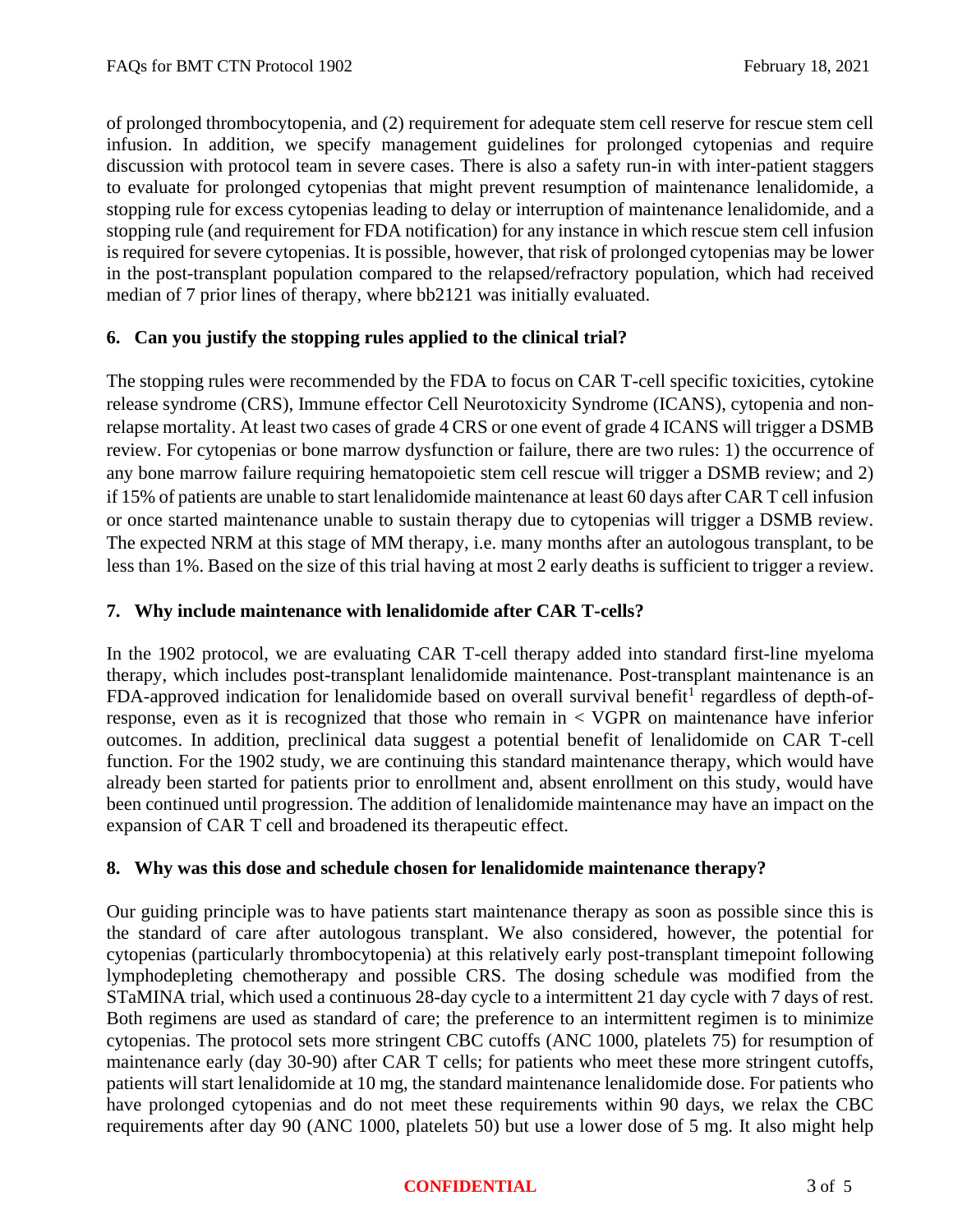adherence to the maintenance regimen, based on clinical experiences from members of the protocol team.

### **9. Why did you choose this patient population?**

The objective of 1902 is to evaluate CAR T cell therapy as part of first-line multiple myeloma therapy in patients who have a poor prognosis. For 1902, poor prognosis is defined by inadequate response to first-line therapy. The PRIMeR study, which was an ancillary study to the BMT CTN 0702 analyzed minimal residual disease at different timepoints in the first year after the transplant. Additionally, this study evaluated the impact of serologic response on outcomes. Among patients who are in a partial response or stable disease still at one year after the transplant, there is a substantial risk for treatment failure in the second year after the transplant. The premise of this trial is to upgrade the response and modify the trajectory towards treatment failure.

### **10. What is the reasoning for staggered enrollment/safety run-in?**

Although this clinical trial is directed to patients with high-risk multiple myeloma, the combination of an autologous HCT, CAR T cells and lenalidomide maintenance is novel and have the potential to cause myelotoxicity. Patients eligible for 1902 have not failed therapy, despite being at high risk for failure, and intensive intervention at this stage needs to be safe. The FDA was mostly concerned in assessing safety of this novel approach. Accordingly, the safety run-in with staggered enrollment allows for assessment of excess early toxicity or prolonged cytopenias that limit resumption of maintenance lenalidomide.

### **11. Can study participants be co-enrolled on another clinical trial?**

Decisions regarding whether a BMT CTN 1902 participant can be co-enrolled on another clinical trial will be made by the Protocol Team on a case-by-case basis. Sites will need to email the Emmes Protocol Coordinator (PC) at [bmtctn1902@emmes.com](mailto:bmtctn1902@emmes.com) to submit a co-enrollment request. Once reviewed by the Protocol Team, the Emmes PC will inform the site of the Protocol Team's decision.

### **References**

#### **CONFIDENTIAL** 4 of 5

<sup>1</sup> McCarthy, P.L., et al., *Lenalidomide Maintenance After Autologous Stem-Cell Transplantation in Newly Diagnosed Multiple Myeloma: A Meta-Analysis.* J Clin Oncol, 2017. 35(29): p. 3279-3289.

<sup>2</sup>Durie, B.G, et al, *Bortezomib with lenalidomide and dexamethasone versus lenalidomide and dexamethasone alone in patients with newly diagnoses myeloma without intent for immediate autologous stem-cell transplant (SWOG S0777): a randomised, open-label, phase 3 trial*. The Lancet, 2017. 389(10068):519-527

<sup>3</sup> Raje, N., et al., *Anti-BCMA CAR T-Cell Therapy bb2121 in Relapsed or Refractory Multiple Myeloma.* N Engl J Med, 2019. 380(18): p. 1726-1737